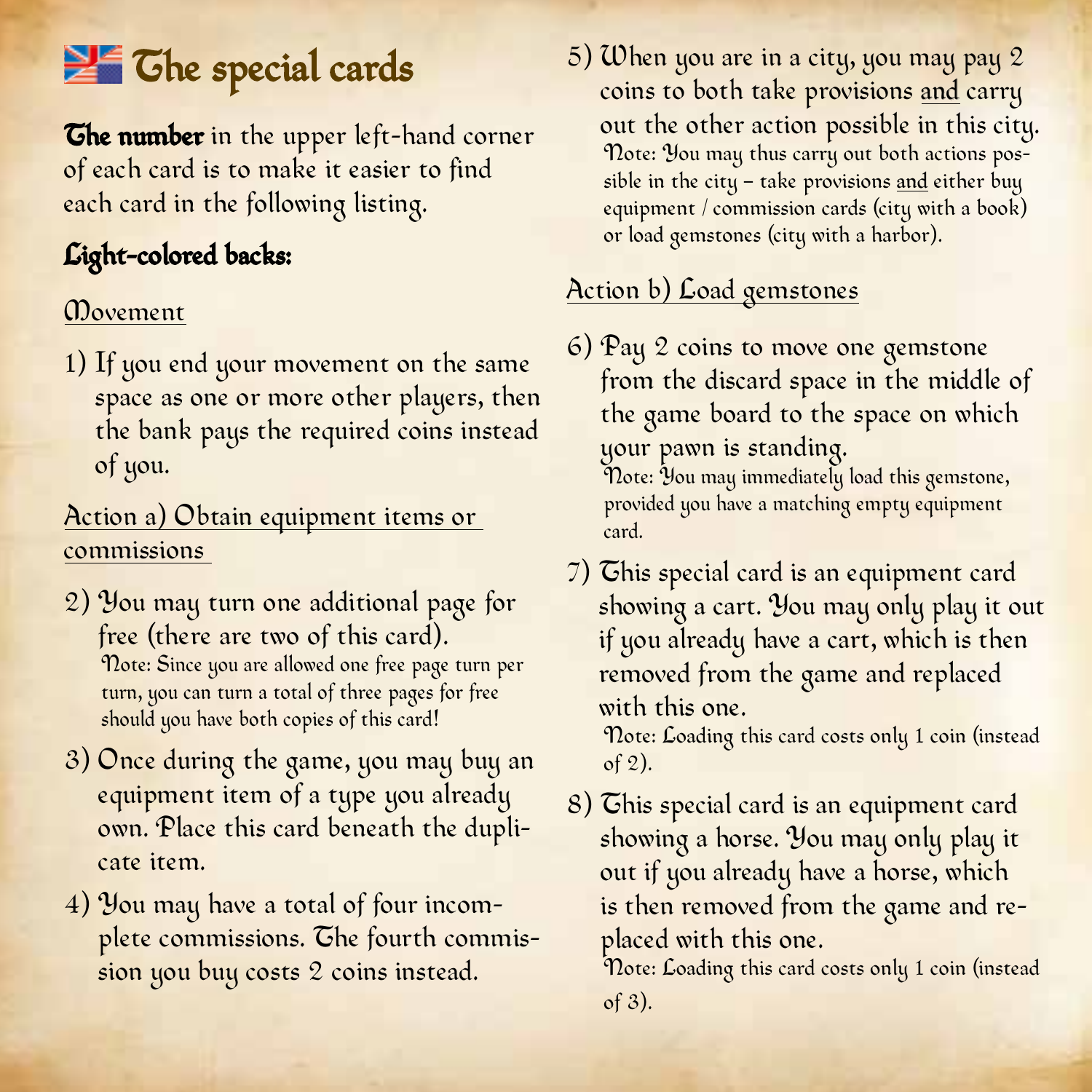## Valdora with special cards Variant for 2 to 5 experienced Valdora players

 Note: The four blank cards are provided for <sup>p</sup>layers to use in creating their own special cards. They are otherwise not used in the game.

All rules from the base game remain in effect with the following additions:

#### Game Setup

Separate the special cards according to the color of their backs and shuffle them, face-down, in two separate piles. Give each player 1 card with a dark-colored back and 3 cards with light-colored backs. Players should keep their special cards hidden from other players. With fewer than 5 players, remove the extra special cards from the game without revealing them.

### Gameplay

To use a special card's power, the player must have played the card out on a previous turn – players may not use cards in the same turn in which they were played. To play a special card, a player must discard as many craftsmen tiles of different colors as indicated by the number in the seven-sided shape in the upper right-hand corner of the card. These craftsman tiles are removed from the game and returned

to the game box (they will not count towards points at the end of the game). The player places the special card in front of himself. Players may play out as many special cards in a turn as they wish. Players may use the power of each special card with a light-colored back once each turn unless otherwise indicated. However, they may not use cards in the same turn in which they were played. The special cards with dark-colored backs bring points at the end of the game, provided that they have been played out and that the requirements indicated on the cards have been fulfilled.

The Duel and Special Cards variants can be combined with each other.

Author: Michael Schacht Illustration: Franz Vohwinkel Translation: Patrick Korner More information can be found at the author's website www.michaelschacht.net

© 2009 ABACUSSPIELE Verlags GmbH & Co. KG All rights reserved. Made in Germany www.abacusspiele.de